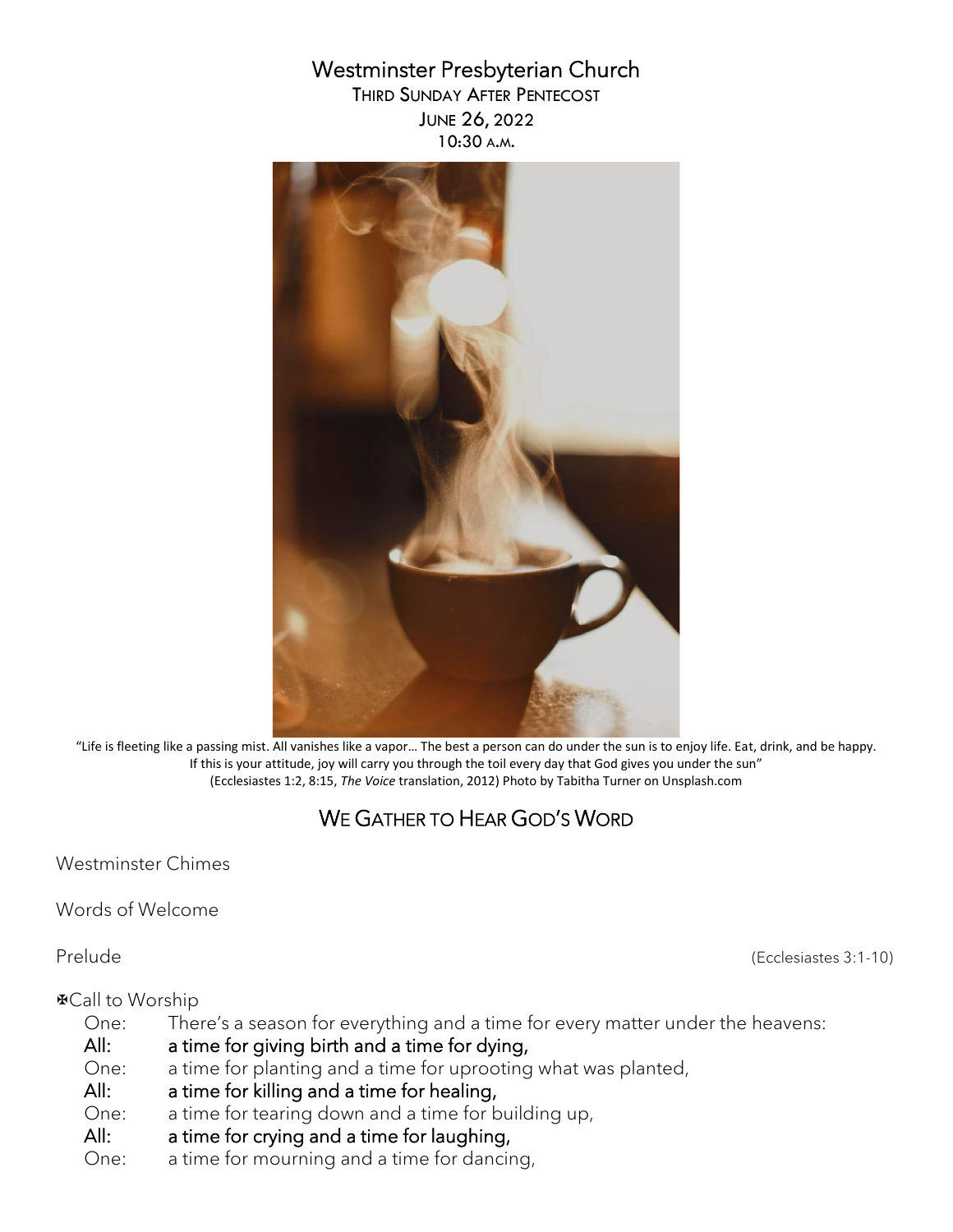All: a time for throwing stones and a time for gathering stones,

One: a time for embracing and a time for avoiding embraces,

- All: a time for searching and a time for losing,
- One: a time for keeping and a time for throwing away,
- All: a time for tearing and a time for repairing,
- One: a time for keeping silent and a time for speaking,
- All: a time for loving and a time for hating,
- One: a time for war and a time for peace.
- All: Now is the time to worship God.



Opening Prayer

## Prayer of Confession

Holy God, you lavish us with good gifts, yet we persist in seeking after vapor and vanity. We are paranoid in our envy and paralyzed by our anxieties. We pursue things that bring fleeting pleasure and forsake your blessings that promise true joy.

Forgive us, purify us, and sustain us by the strength of your Holy Spirit.

*(time for silent confession)*

## Assurance of Pardon

One: Friends, hear and believe the good news, in Jesus Christ we are forgiven. All: Thanks be to God. Amen.

## **Example of the Congregational Response GLORIA PATRI** CLORIA PATRI

 Glory be to the Father, and to the Son, and to the Holy Ghost; as it was in the beginning, is now, and ever shall be, world without end. Amen, Amen.

### Passing of the Peace

One: The Peace of Christ be with you.

### All: And also with you

Please pass the peace to each other, greeting one another in Christ's name.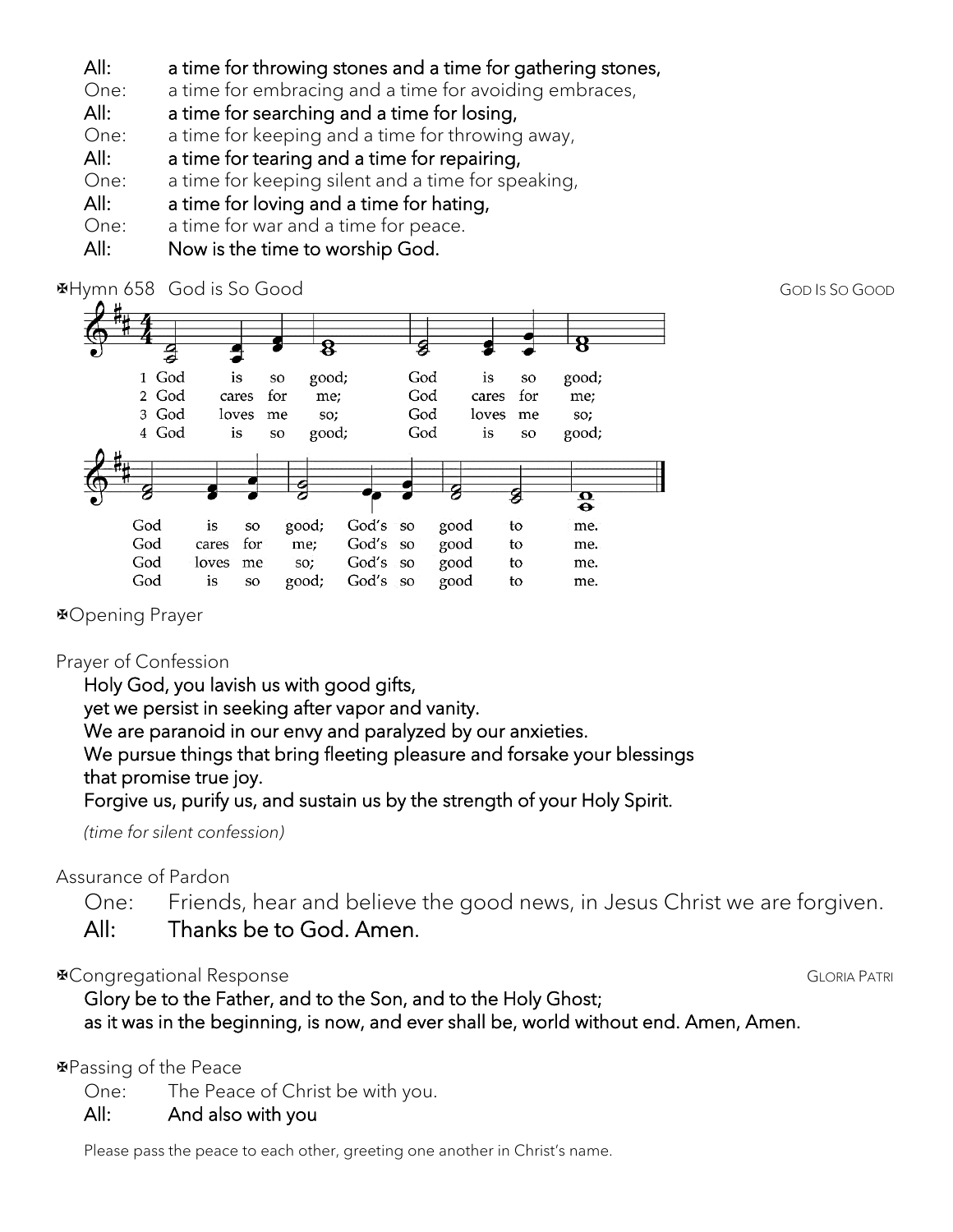

## GOD'S WORD IS READ AND PROCLAIMED

Prayer for Illumination

One: Holy Wisdom, Holy Word.

All: Thanks be to God.

One: Holy Wisdom, Holy Word.

#### All: Thanks be to God.

## WE RESPOND TO GOD'S WORD



First Reading Ecclesiastes 1:1-11

Second Reading **Ecclesiastes 9:1-12** 

Message Rev. Alex Lee-Cornell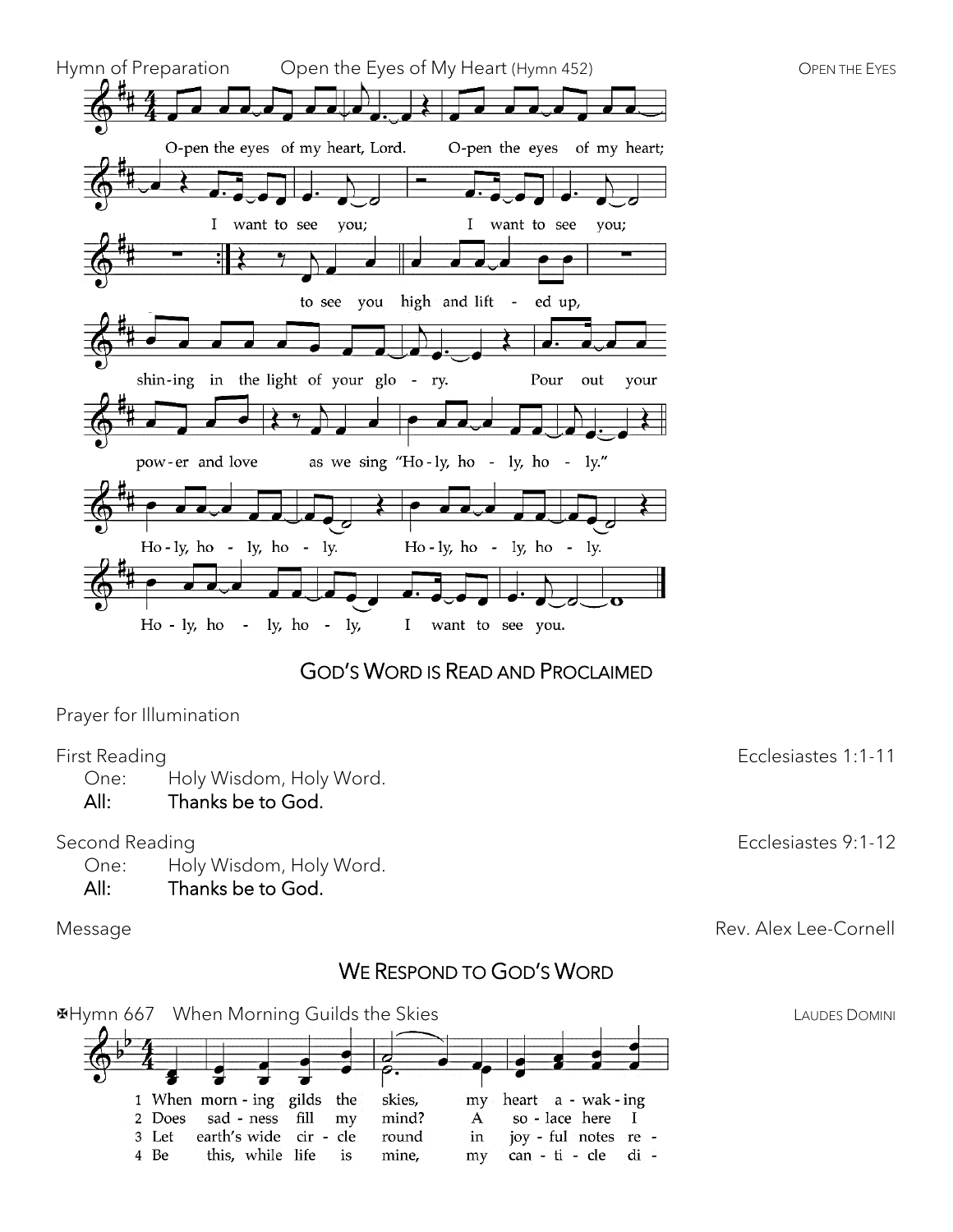

Affirmation of Faith Philippians 4:4-9

Rejoice in the Lord always; again I will say, Rejoice. Let your gentleness be known to everyone. The Lord is near. Do not worry about anything, but in everything by prayer and supplication with thanksgiving let your requests be made known to God. And the peace of God, which surpasses all understanding, will guard your hearts and your minds in Christ Jesus. Finally, beloved, whatever is true, whatever is honorable, whatever is just, whatever is pure, whatever is pleasing, whatever is commendable, if there is any excellence and if there is

anything worthy of praise, think about these things.

Opportunities for Mission and Ministry

Offering Our Gifts to God Give through Venmo @West-Presby Offertory Anthem "Lord God of Abraham" from Elijah Felix Mendelssohn Bartholdy

Sharing Joys and Concerns

Prayers of Thanksgiving and Intercession

The Lord's Prayer

Our Father who art in heaven, hallowed be thy name. Thy kingdom come, thy will be done, on earth as it is in heaven. Give us this day our daily bread; and forgive us our debts, as we forgive our debtors; and lead us not into temptation, but deliver us from evil. For thine is the kingdom and the power and the glory, forever. Amen.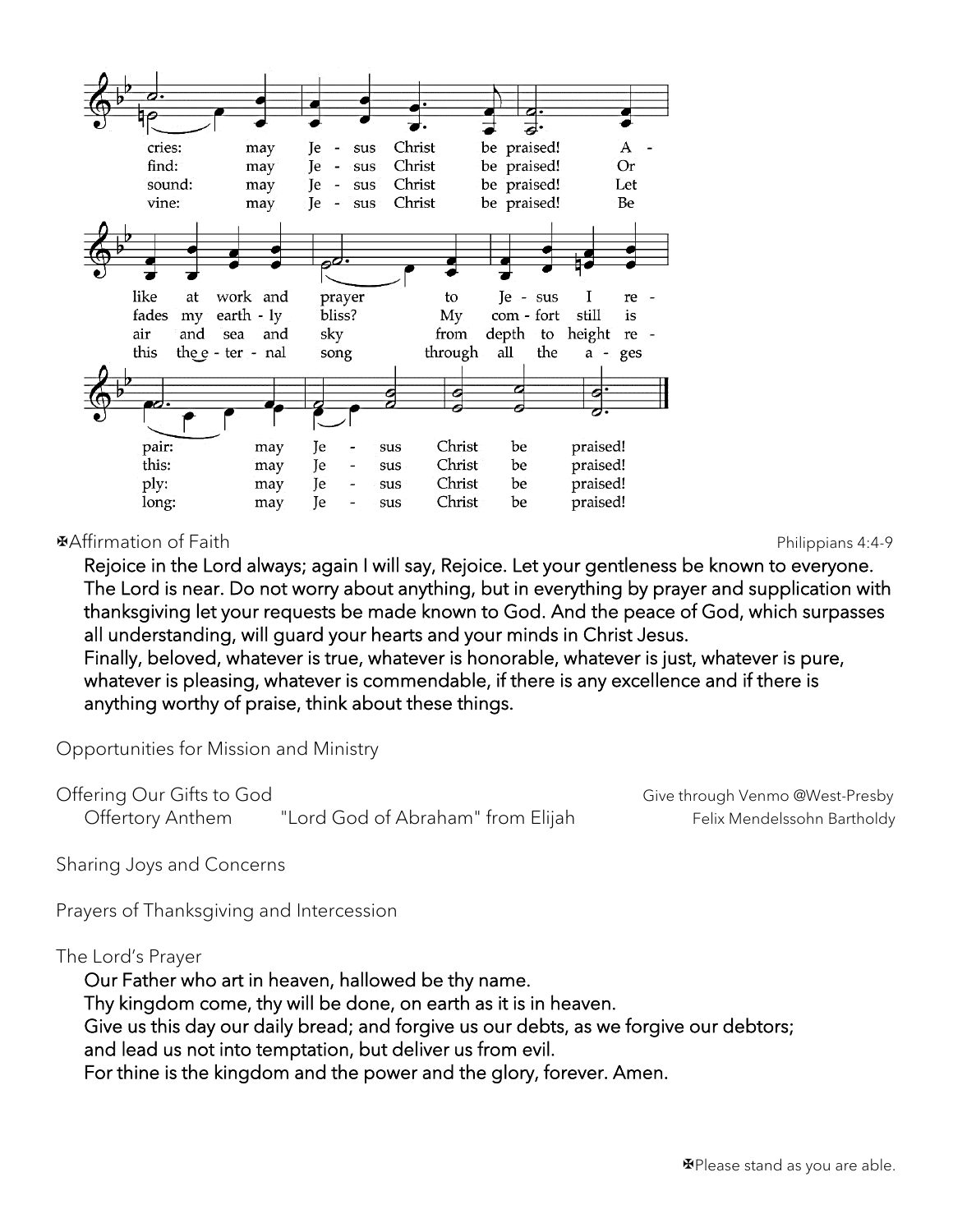## WE BEAR GOD'S WORD INTO THE WORLD

**EXAMPLE 19 ASSESS** Sing Praise to God Who Reigns Above **MIT FREUDEN AND A SET A RELACT AND MIT FREUDEN** ZART 1 Sing praise to God who reigns a - bove, the God of all power has made God's 2 What God's al-might - y gra - cious mer -3 The Lord is nev - er far a - way, but, through all grief 4 Thus all my toil-some way  $a - long I$  $sing$  a loud g tion, the God of power, the God of love, cre a. keep - eth; cy by morn-ing glow  $\quad$  or eve-ning shade ev - er - pres dis tress - ing, ent help and stay, an thy prais - es, that all may hear the grate - ful song e the God of our sal va tion. With God's watch - ful ne'er eth. With eye sleep ing, our peace and joy and bless as voice un ried rais Be my wea es. g heal-ing balm my soul is filled, and ev - ery faith - less the king - dom of God's might, lo! all is just and in with a moth - er's ten - der hand God gent-ly leads the joy - ful the Lord, my heart; both soul and bod - y in stilled: mur-mur right: all is to God all praise and glo ry! band: cho - sen take your part:

Benediction

⊕Sung Response Praise God from Whom All Blessings Flow The Communiversity CLD HUNDREDTH

Praise God, from whom all blessings flow; Praise God, all creatures here below; Praise God above, ye heavenly host; Praise Father, Son, and Holy Ghost. Amen.

Postlude

*When our worship is over, our service begins*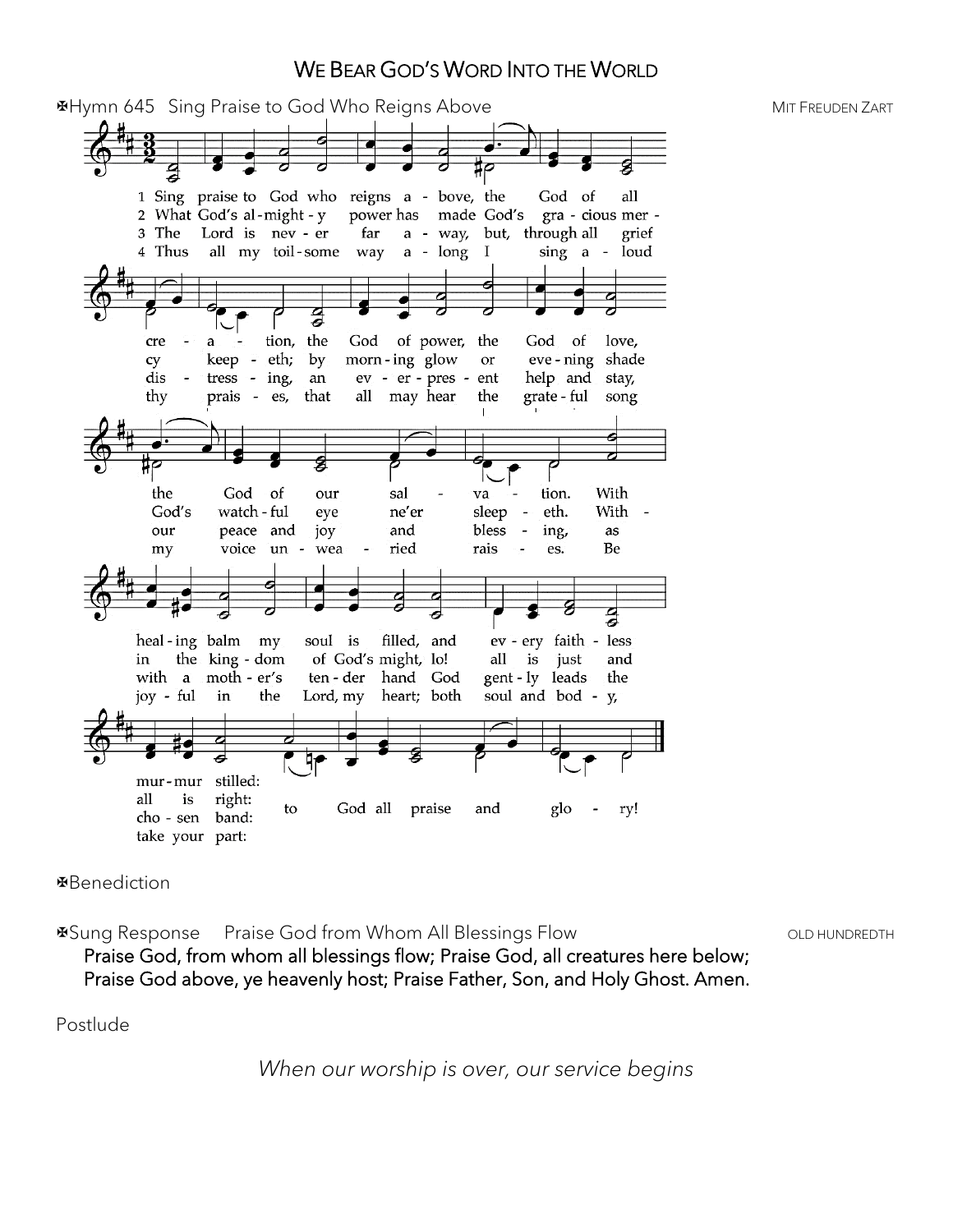#### WORSHIP LEADERS

Worship Leader: Cheryl Bradford Music Director/Organist: Seth Luna

Preacher: Rev. Alex Lee-Cornell

Sound Technician: Bill Vilbig Livestream: Leiza McArter

Dexter Colorado

## **ANNOUNCEMENTS**

#### WELCOME VISITORS

We welcome you to our family of faith! After worship, join us in Fellowship Hall for friendship and conversation. We'd like to get to know you, whether you are just visiting or looking for a church home.

#### SERMON SERIES

As we enter the summer months, pastor Alex will be leading us in worship as we explore "Provocative Texts from the Hebrew Bible". Each week the sermon will present passages and stories from the Old Testament that are often strange, entertaining, and morally ambiguous, which pastor Alex will help us explore for the sake of humor, historical, and cultural significance, and eventually, God's presence and grace. See you in the sanctuary at 10:30am!

#### ADULT SUNDAY SCHOOL

The Adult Sunday School Class now meets in the new Parlor at 9:15am, where we are set up to hear disks from "The Learning Source". Various selections relate to different books in the New Testament. No zoom link will be available until class resumes in September. Come join us this summer for air conditioning and coffee.

#### BOOK CLUB

Book Club will meet on Tuesday, June 28 in the Parlor to discuss *The Screwtape Letters* by C.S. Lewis. The group gathers at 10:30am for fellowship. Book discussion begins at 11:00am*.*

### ADULT CAREGIVERS' DAY OUT – FIRST DAY JUNE 30

In partnership with our neighbors in Devonshire, Westminster is beginning initial plans to launch a "Caregivers Day Out" program at the church. The program's goal is twofold: first, to provide adults with early-stage Alzheimer's or related dementias a regular opportunity for socialization, exercise, music, and other brainstimulating activities in a safe and comfortable environment; and second, to offer their caregivers much-needed time to attend to their own needs with the assurance that their loved one is safe and cared for. The program will happen roughly once a month on Thursdays, beginning June 30, from 9:30am-12:30pm. If you or a loved one is interested in participating or serving as a volunteer, please contact the church office!

#### NORTH DALLAS SHARED MINISTRIES

NDSM is in need of travel size mosquito spray. If you would like to donate to those in need, you may drop them in the collection box in the front of the office doors or put them on the stage. All donations will be delivered weekly. Questions? Call the office 214-351-3251. Thank you!

#### CHURCH WORKDAY

Join us for a workday Saturday, July 9 from 8am-12pm. Tasks include cleaning closets, arranging shelves and hanging artwork. Many indoor tasks to stay out of the heat! Thanks for your help!

#### INDEPENDENCE DAY CELEBRATION

This year the Devonshire Neighborhood will be hosting the 4<sup>th</sup> of July Parade and brunch on Saturday, July 2. Festivities will begin at 9:00am in front of Westminster! Prizes for best decorated bike, stroller, dog and child! Come join the fun and festivities for Independence Day!

#### MUSIC MINISTRY

The Westminster Choir is back to its normal schedule. Rehearsals are held most Wednesday at 7:00pm. Need help learning how to sing? We will teach you. Contact Seth Luna at [sethl@wpcd.org.](mailto:sethl@wpcd.org)